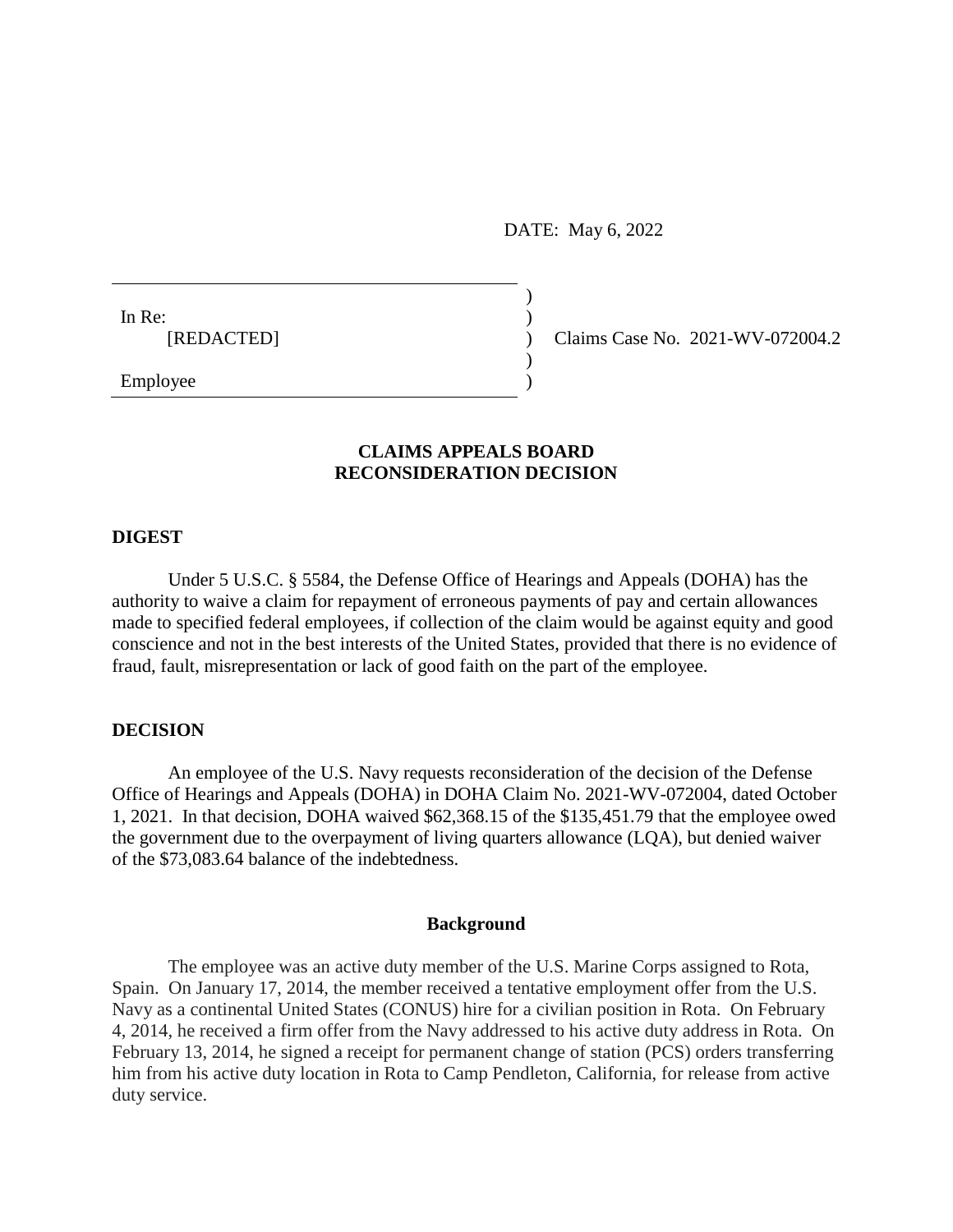On March 6, 2014, a SF-50, *Notification of Personnel Action*, was issued appointing the employee to a career-conditional appointment in Rota. As a result, he was granted LQA as an overseas recruitment incentive. However, it was later determined that the employee did not meet the eligibility criteria to receive LQA because he executed his government-funded return transportation from Rota to the United States, prior to his civilian service appointment; he applied for the civilian position while he was physically located in Rota; and he was subsequently issued PCS orders from his home of record in the United States to Rota. As a result, the employee erroneously received LQA during the pay period ending (PPE) April 5, 2014, through June 8, 2019, causing an overpayment of \$[135,451.79.](https://135,451.79)

On August 16, 2016, the employee received a memorandum titled *Notification Regarding Audit of Living Quarters Allowance (LQA)*, from his Human Resources Office (HRO) in Rota. The memorandum advised him that an audit dated March 14, 2016, identified him as an employee recruited outside the United States, and therefore, he was considered locally hired. The audit was attached to the memorandum. The audit stated that in order for the employee to be eligible for LQA, he must be able to answer affirmatively to the following statements, with supporting documentation:

The employee was recruited from the United States by their former employer;

They remained employed by the same employer since assignment to the overseas area;

The employment was under conditions that provide for return transportation to the U.S.; and

They were appointed to the appropriated fund position without having intervening employment.

In his request for waiver of the debt, utilizing the DD Form 2789, *Waiver/Remission of Indebtedness Application*, the employee stated that on August 16, 2016, he met with the HRO Director who signed the memorandum notifying him of the audit. During the meeting, the procedure for the audit was explained to the employee and he was briefed for the first time why he was part of the LQA inquiry. He was advised that he was part of the LQA inquiry because he had used part of his transportation agreement when he took a flight back to Camp Pendleton in February 2014 to retire from the Marine Corps. He was reassured that the error in his receipt of LQA was not attributable to any fault on his part. He stated that he was not afforded the ability to either stop or suspend the continued payment of LQA until the inquiry was completed. He was advised that the inquiry would take a couple of weeks. However, the employee stated that the weeks became months, and months became three years until he was given the final results of the inquiry. On the DD Form 2789, he indicated he did not become aware of the resulting indebtedness until he received notification from his Human Resources Office in Rota on August 22, 2019.

In DOHA Claim No. 2021-WV-072004, issued on October 1, 2021, the adjudicator concluded that the employee acted in good faith in accepting the overpayments which occurred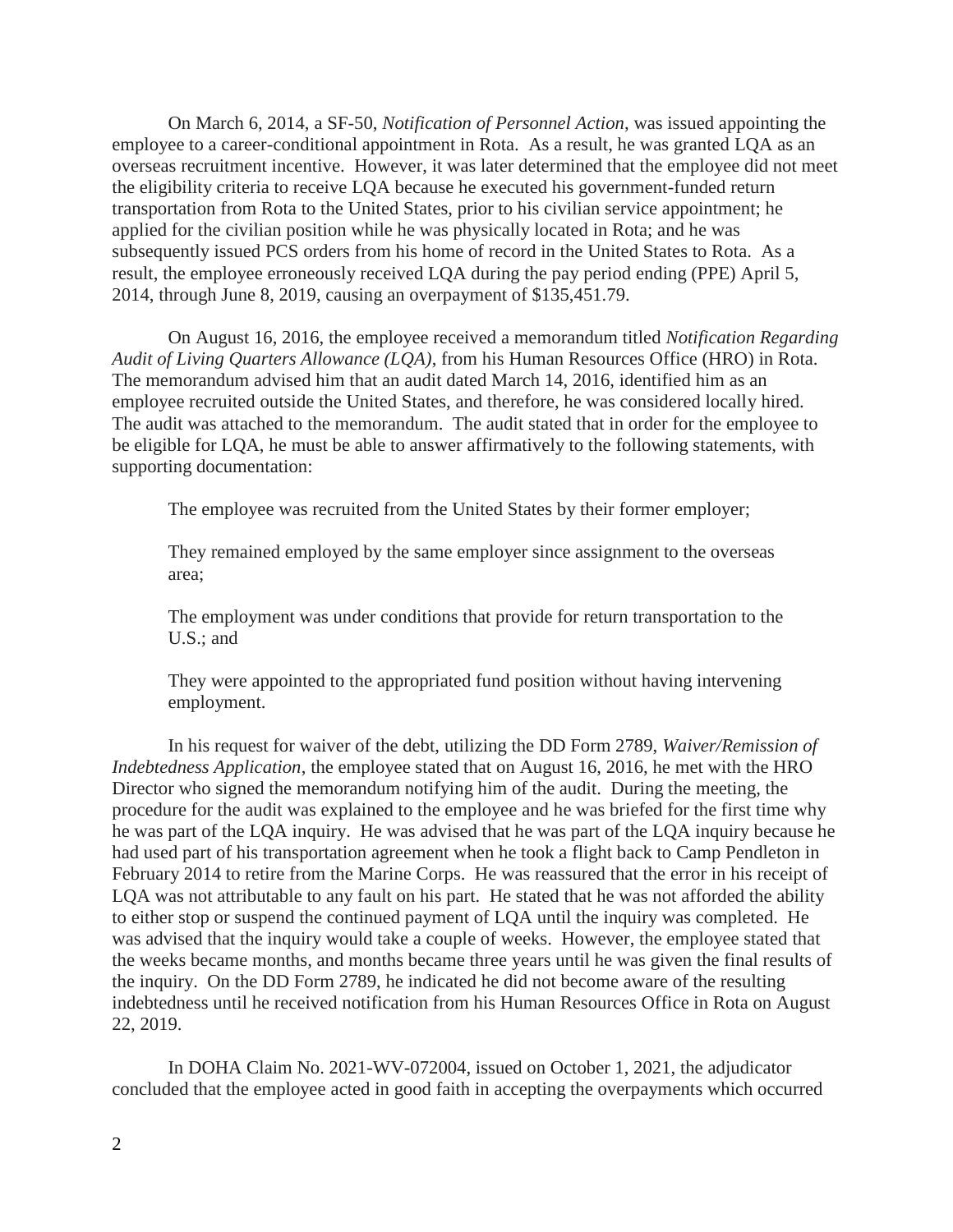during the PPE April 5, 2014, through August 6, 2016, in the amount of [\\$62,368.15](https://62,368.15), and that all conditions for waiver of that portion of the claim had been met. She further concluded that because the employee was notified by his Human Resources Office in Rota that he was identified as a locally hired employee recruited outside the United States on August 16, 2016, prior to receipt of the erroneous LQA payments for the period August 7, 2016, through June 8, 2019, it was not against equity and good conscience to deny waiver of [\\$73,083.64](https://73,083.64). In denying waiver of that portion of the debt, the adjudicator cited three decisions as case precedent: Comptroller General decision B-204419, March 18, 1982; DOHA Claims Case No. 03041512 (June 26, 2003); and DOHA Claims Case No. 98112018 (January 11, 1989).

In the employee's reconsideration request, through his attorney, he states that the LQA audit information provided to him was not documentation that put him on notice that his receipt of LQA was questionable. He states that the case precedent cited by the DOHA adjudicator does not support the conclusion that he was on notice by virtue of the audit. He distinguishes the cited case precedent on the basis that each individual involved was specifically notified of an error or given documents clearly showing an error. In contrast, he states that he was not notified there was an error with his LQA entitlement. He was notified that the Navy was performing a department-wide audit of all locally hired employees who were receiving LQA, including himself. He states that receiving notification of an audit is not the same as receiving notification of an error. He cites DOHA Claims Case No. 2013-WV-100216.2 (June 12, 2014). In that decision, he states that a service member, who was in receipt of aviation continuation pay, was advised that his commander had requested an audit of the aviation continuation pay program be conducted. He states that later the member was advised that he was not entitled to receive aviation continuation pay. He states that DOHA found that the member had reason to know of or suspect an error as of the date he was notified that his pay was incorrect, not the date he was notified of an audit. He further states that the notification of the audit did not reasonably cause him to suspect a pay error. He states that at the time he received notification of the audit, he knew he was an employee recruited outside of the United States because he was in Spain on active duty at the time he applied for and accepted the position. However, this fact gave him no reason to question his receipt of LQA since the applicable regulations, the Department of State's Standardized Regulations (DSSR), section 031.12, provide that LQA be paid to former members who are hired directly from active duty overseas. He states that the audit notification directed him to submit his orders bringing him to Rota, his retirement/separation orders from the Marine Corps, and a written statement from the transportation officer regarding the use of his military transportation agreement. The audit notification provided that if he did not provide the documents, his prior LQA eligibility may be deemed erroneous. He states that because he promptly provided the information, he had no reason to believe that the prior determination of his entitlement to LQA was erroneous. He states that he was only provided with the notification of the audit dated August 16, 2016, and did not receive a copy of the LQA questionnaire. He states that he reasonably understood that he was not ineligible for LQA after receiving the notification of the audit. He submits a statement dated October 22, 2021, from the Deputy Officer in Charge of the Rota Detachment at the time of the audit. In that statement, the Deputy Officer states the employee came to work at the Detachment in March 2014 and it was about two years later that the Rota HRO Director informed them both that an official audit was being done of the employee's LQA. The Deputy Officer states that the Director indicated that it would not take a long time for the Navy, an estimate of 90 days, to complete the audit. He states that the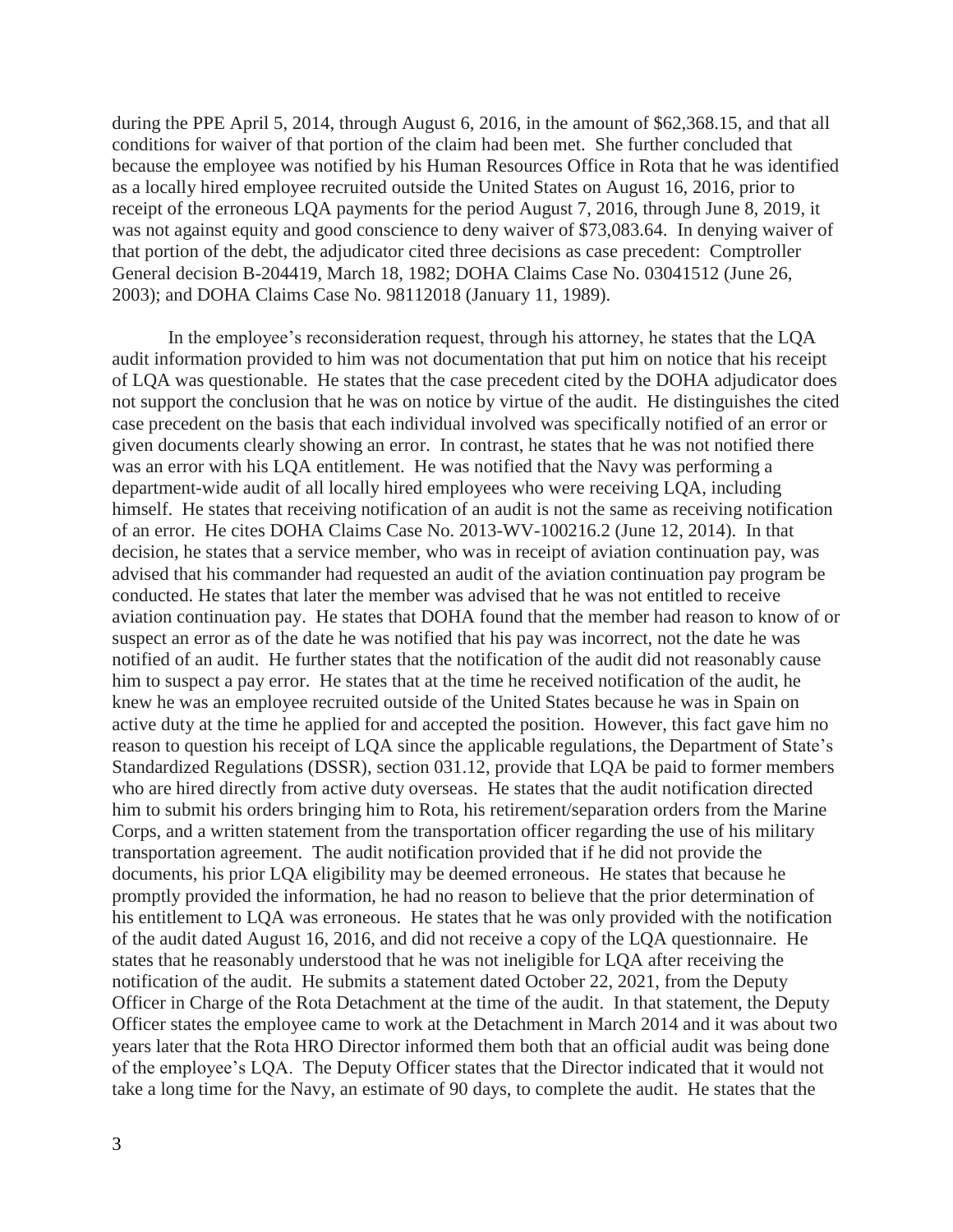employee was concerned and asked if he should have LQA discontinued until the audit was completed and was informed that this would not be necessary as the audit would be completed soon. The Deputy Officer states that both he and the employee checked with HRO frequently to ascertain the status of the audit, acknowledging that it was an important matter with huge financial ramifications if it went unresolved. The Deputy Officer states that after each follow up, they were told that the audit would be completed shortly. However, after more than one year, the HRO information they received was something to the effect that if the employee had not heard about the completion of the audit, it was not an issue. Under the circumstances, the Deputy Officer believes collection of the debt would be against equity and good conscience because of the Navy's failure to adhere to its own timelines with regard to completion of the audit. Finally, the employee disputes that debt resulting from the payment of LQA by asserting his entitlement to the allowance. He cites the DSSR, section 031.12b., and the Office of Personnel Management (OPM) Decision 13-0047, dated March 20, 2014.

### **Discussion**

Title 5, United States Code, § 5584, provides authority for waiving claims for erroneous payments of pay and certain allowances made to specified federal employees, if collection of the claim would be against equity and good conscience and not in the best interests of the United States, provided there is no indication of fraud, misrepresentation, fault, or lack of good faith on the part of the employee or any other person having an interest in obtaining the waiver. This statute is implemented within the Department of Defense under Department of Defense Instruction (Instruction) 1340.23 (February 14, 2006).

Generally, persons who receive a payment erroneously from the Government acquire no right to the money. They are bound in equity and good conscience to make restitution. If a benefit is bestowed by mistake, no matter how careless the act of the Government may have been, the recipient must make restitution. In theory, restitution results in no loss to the recipient because the recipient received something for nothing. A waiver is not a matter of right. It is available to provide relief as a matter of equity, if the circumstances warrant. *See* Instruction ¶ E4.1.1.

The fact that an erroneous payment is solely the result of administrative error or mistake on the part of the Government is not a sufficient basis, in and of itself, for granting a waiver. Waiver is not appropriate when a recipient knows, or reasonably should know, that a payment is erroneous. The recipient has a duty to notify an appropriate official and to set aside the funds for eventual repayment, even if the Government fails to act after such notification. *See* Instruction  $\P$ E4.1.4.

In this case, the employee was notified of the audit of his LQA account on August 16, 2016, and met with his HRO Director who signed the memorandum notifying him of the audit on that same date. During the meeting, the procedure for the audit was explained to him and he was briefed why he was part of the LQA inquiry. He was told that he was part of the LQA inquiry because he had used part of his transportation agreement when he took a flight back to Camp Pendleton in February 2014 to retire from the Marine Corps. Although he was reassured that the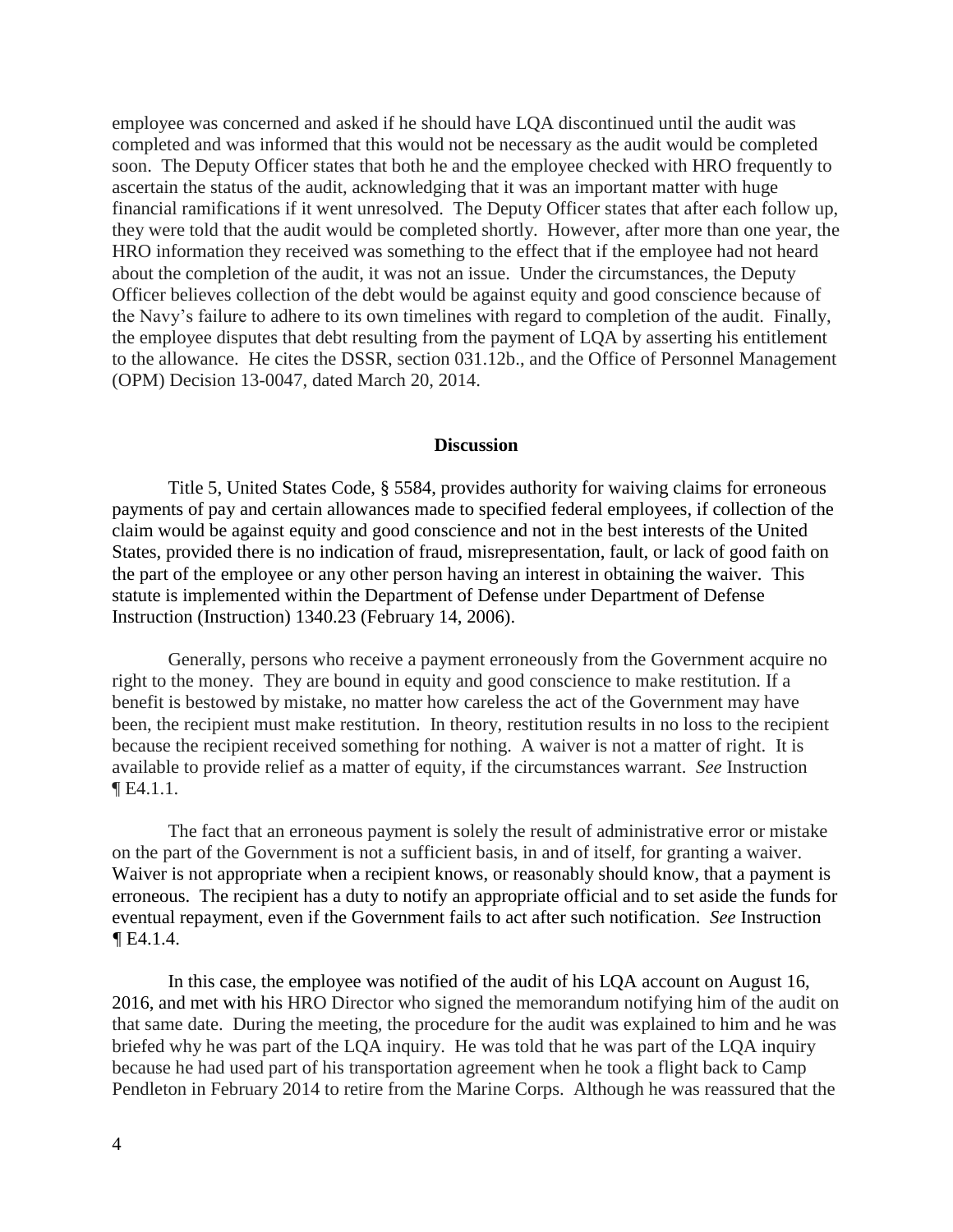error that led to the erroneous payment of LQA was not attributable to any fault on his part, he was told that his LQA could not be stopped or suspended until the LQA inquiry was completed. Although the employee was not given the final results of the audit until August 2019, he was clearly on notice as of August 16, 2016, that the LQA payments he was receiving were at least questionable. Under the circumstances, he should have held the LQA payments until he obtained further verification in writing of his entitlement. In the meantime, he did not acquire title to the erroneous payments and should have held them until a final determination was made that they were his or until he was asked to repay them. *See* DOHA Claims Case No. 2013-WV-041501.2 (August 13, 2013); DOHA Claims Case No. 2012-WV-101904.2 (December 27, 2012); and DOHA Claims Case No. 2011-WV-072902.2 (March 8, 2012). Therefore, it would not be against equity and good conscience to deny the portion of the overpayment the employee received for the period August 7, 2016, through June 8, 2019, in the amount of \$[73,083.64.](https://73,083.64)

As set forth above, we believe the adjudicator properly found that the employee was on notice of a possible error concerning his LQA when he was notified of the audit in August 2016. Therefore, the case precedent cited by the adjudicator is not distinguishable from the facts involved here. In addition, the employee's reliance on DOHA Claims Case No. 2013-WV-100216.2, *supra*, is not persuasive. In that case, the record in the waiver file reflected that the member was verbally informed that he was receiving erroneous payments in December 2011, and the DOHA adjudicator waived collection of the erroneous installment payments of ACP ([\\$25,000.00](https://25,000.00) each) that the member received prior to that date, totaling \$[75,000.00](https://75,000.00), but denied the [\\$25,000.00](https://25,000.00) ACP payment the member received in December 2011, once he was on notice that he was being overpaid. However, on reconsideration, the DOHA Claims Appeals Board was provided with the member's written statement to the Secretary of the Air Force Remissions Board (SAFRB). In his remission request to the SAFRB, the member stated that he was verbally advised in November 2011 that an audit had deemed his ACP payments erroneous. The Board upheld the adjudicator's decision to waive the installment payments the member had received totaling \$[75,000.00,](https://75,000.00) and found that since the member was put on notice by his Commander in November 2011 that he was in receipt of erroneous payments, he should have held the ACP payment he received in the amount of [\\$25,000.00](https://25,000.00) until he obtained further verification of his entitlement.

Finally, the member disputes the validity of his debt and cites an OPM decision in support of the fact that he was entitled to receive LQA under the DSSR. DOHA's authority in this matter is limited to the consideration of the employee's application for waiver under 5 U.S.C. § 5584, and the well-established principles that apply to the granting of waivers. *See*  DOHA Claims Case No. 2016-WV-091302.2 (February 13, 2017); and DOHA Claims Case No. 073009 (August 6, 2007). In addition, the establishment of a debt is a matter primarily for administrative determination, and DOHA will ordinarily not question a determination in the absence of clear error. *See* DOHA Claims Case No. 2012-WV-051703.2 (October 18, 2012). Our authority in this matter pertains only to the availability of the equitable remedy of waiver. The validity of the debt is an issue separate from the waiver process. Moreover, our office has no authority to adjudicate the validity of debts that arise from disputes involving civilian employee compensation. The validity of such debts must be resolved by the agency concerned, here the Navy, and ultimately OPM. *See* [31 U.S.C. § 3702\(a\)\(2\).](https://1.next.westlaw.com/Link/Document/FullText?findType=L&pubNum=1000546&cite=31USCAS3702&originatingDoc=I8d72d86bf77011e698dc8b09b4f043e0&refType=RB&originationContext=document&transitionType=DocumentItem&ppcid=a6a21e5b3d4f4fd98816d1683b33ab03&contextData=(sc.Search)#co_pp_d86d0000be040)